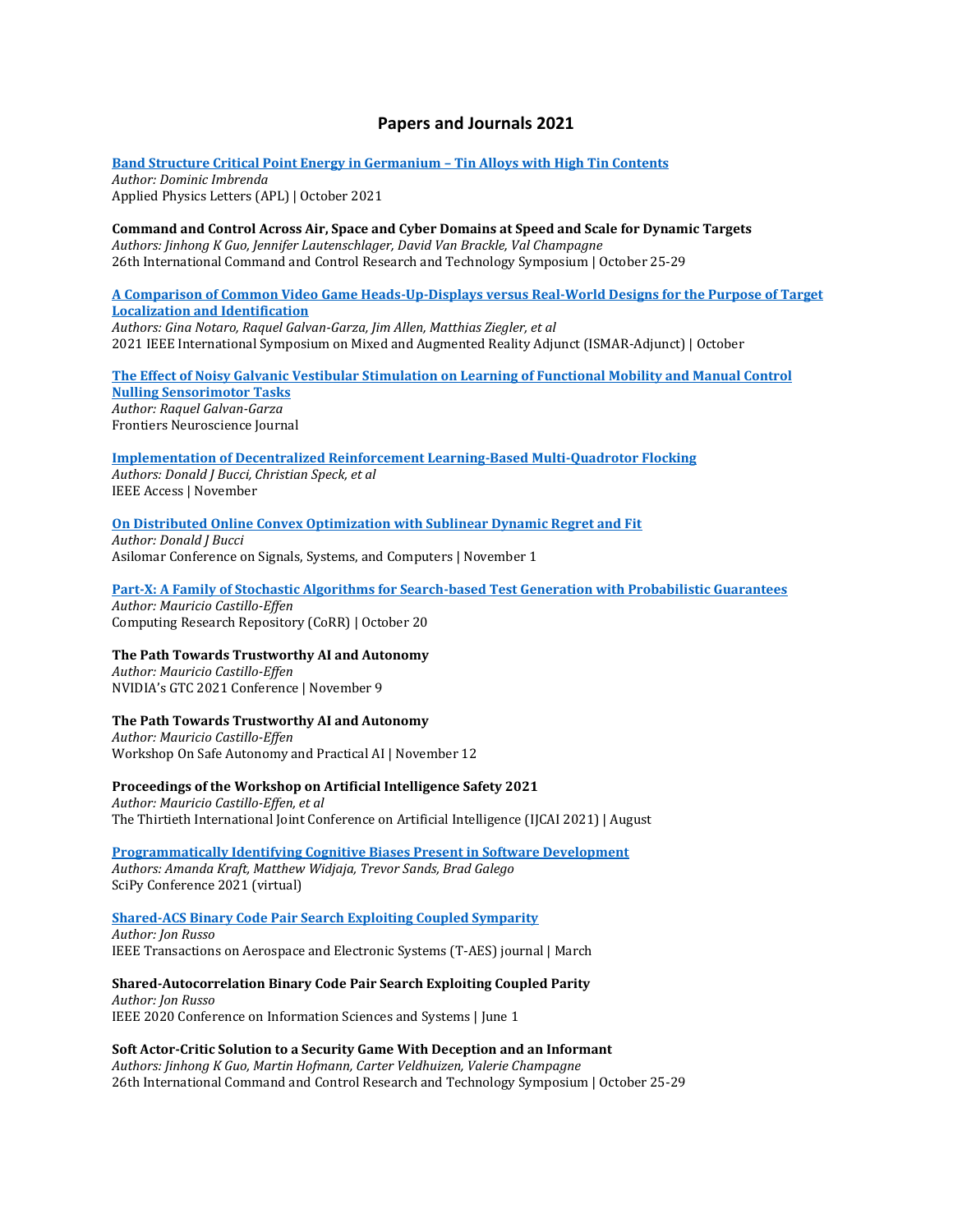## **[Towards Assurance Case Evidence Generation Through Search-based Testing](https://ieeexplore.ieee.org/document/9589327)**

*Author: Mauricio Castillo-Effen, et al* Proceedings of the 2021 International Conference on Embedded Software (EMSOFT '21) | October 8-15

**[Unknown Signal Detection in Interference and Noise Using Hidden Markov Models](https://ieeexplore.ieee.org/document/9513832)** *Authors: Gabe Ford and Ben Foster*

IEEE Statistical Signal Processing Workshop 2021 | July 11-14

**[US versus China: Promoting 'Constructive Competition' to Avoid 'Destructive Competition' Chapter 6. An](https://nsiteam.com/social/wp-content/uploads/2021/09/2021Sept_SMA-Perspectives_USvChina-Competition-Paper-2.pdf)  [Approach to Managing the "Complex Adaptive System" That Is Peer Competition](https://nsiteam.com/social/wp-content/uploads/2021/09/2021Sept_SMA-Perspectives_USvChina-Competition-Paper-2.pdf)** *Author: Mark Hoffman* SMA Perspectives Emergent Issues for US National Security | May

**Wearable Brain and Body Sensing for Multimodal Assessment of Cognitive Workload and Training** *Authors: Amanda Kraft and Matthias Ziegler* Human Factors & Medicine Research Symposium | October

# **Papers and Journals 2020**

**Allocation and Scheduling in a Multi-domain, Dynamic Environment**  *Authors: Katherine Guo, Jennifer Lautenschlager, VanB, Valerie Champagne, Luis Asencios Reynoso*  AFRL/RI's Autonomous Command and Control Magazine | October

**Chiplet Ecosystem for Mil-Aero Applications**  *Authors: Patrick Zarnas, Ben Sampson, Lezly Murphy, Rick Stevens*  GOMACTech Conference 2020 | March 16-19

**[Deinterleaving Pulse Trains via Interleaved Markov Process Estimation](https://ieeexplore.ieee.org/document/9266602)** *Authors: Gabriel Ford, Benjamin Foster, Stephen Braun*  2020 IEEE Radar Conference | September 21

### **Galvanic Vestibular Stimulation Flyer**

*Authors: Raquel Galvan, Lisa Baraniecki*  Demonstration event at the Lockheed Martin Center for Innovation | March 4

### **Hardware Architecture Resilience by Design**

*Authors: Brian Uhlhorn, Harsha Torke*  GOMACTech Conference 2020

**[In vitro Prototyping and Rapid Optimization of Biosynthetic Enzymes for Cell Design](https://ieeexplore.ieee.org/document/9266602)** *Authors: Michael Krein, Dave Coar*  Nature Chemical Biology

**[Long Low-PSL Binary Codes by Multi-Thread Evolutionary Search](https://ieeexplore.ieee.org/document/9114568)** *Author: Jon Russo*  2020 IEEE International Radar Conference | April 27 – May 1

## **[Minesweeper: A Novel and Fast Ordered-Statistic CFAR Algorithm](https://ieeexplore.ieee.org/document/9286140)**

*Authors: Carl Colena, Michael Russell, Stephen Braun*  2020 IEEE High Performance Extreme Computing Conference (HPEC '20) | September 21

### **[On Distributed Online Convex Optimization with Sublinear Dynamic Regret and Fit](https://arxiv.org/abs/2001.03166)**

*Author: DJ Bucci*  54th Annual Conference on Information Sciences and Systems IEEE | March

**[Robust Dynamic Spectrum Access in Adversarial Environments](https://ieeexplore.ieee.org/abstract/document/9148923)** *Authors: Timothy Hu, Joseph Palombo, Michael Liston, DJ Bucci*  2020 IEEE International Conference on Communications (ICC) | June 7

**[Robust Stochastic Bandit Algorithms under Probabilistic Unbounded Adversarial Attack](https://ojs.aaai.org/index.php/AAAI/article/view/5821)**